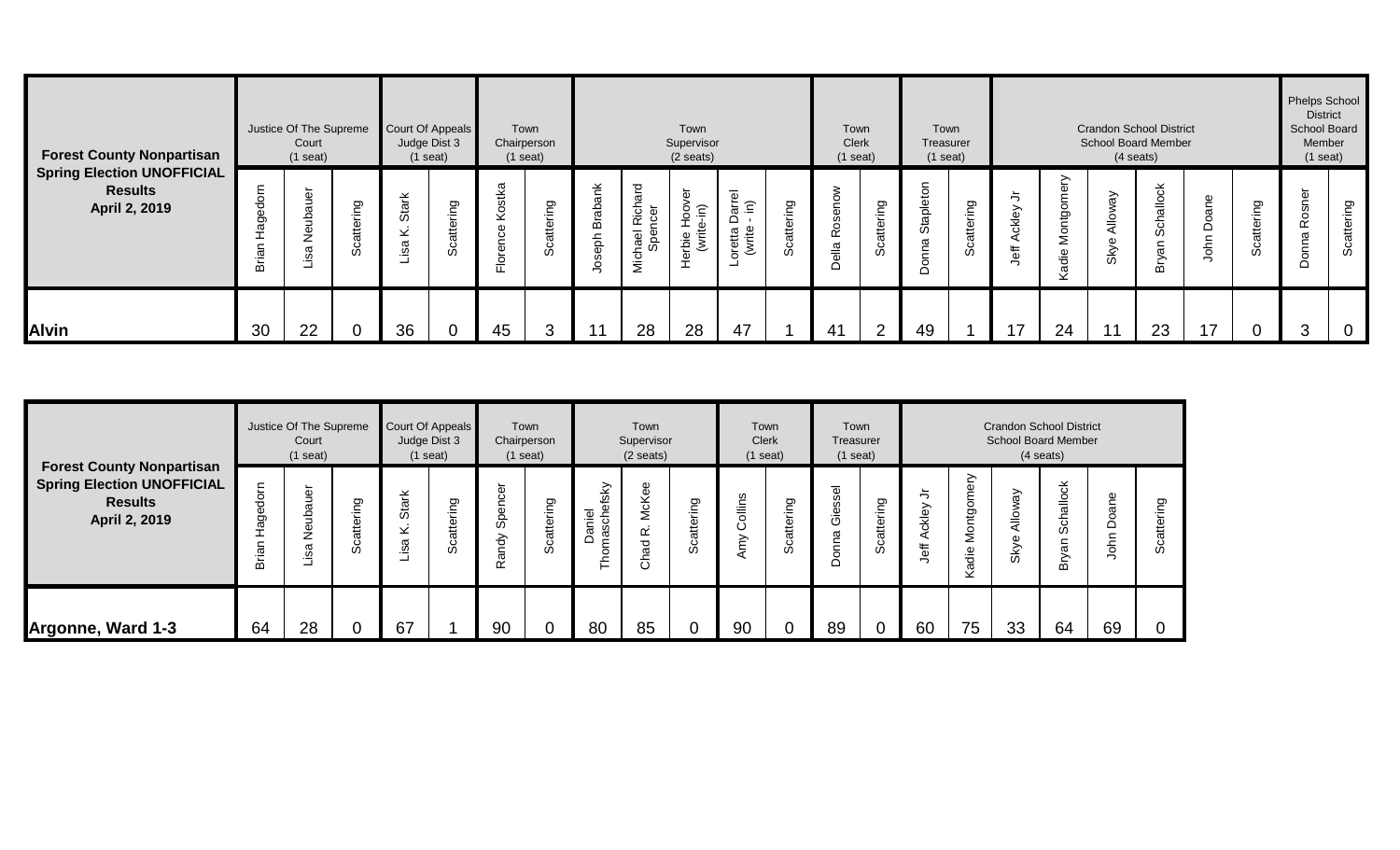| <b>Forest County Nonpartisan</b>                                     |                                      | Justice Of The Supreme<br>Court<br>$(1$ seat) |            | Judge Dist 3          | Court Of Appeals<br>$(1$ seat) |                       | Town<br>Chairperson<br>$(1$ seat) |                        | Town<br>Supervisor<br>$(2 \text{ seats})$       |                    | $(1$ seat)                                     | Town<br><b>Clerk</b> | Town<br>Treasurer<br>$(1$ seat)  |                            |                                   |                                | School Board Member<br>$(2 \text{ seats})$            | Goodman-Armstrong Creek School District |                    | School Referenda | Goodman/<br>Armstrong Creek<br>Question |
|----------------------------------------------------------------------|--------------------------------------|-----------------------------------------------|------------|-----------------------|--------------------------------|-----------------------|-----------------------------------|------------------------|-------------------------------------------------|--------------------|------------------------------------------------|----------------------|----------------------------------|----------------------------|-----------------------------------|--------------------------------|-------------------------------------------------------|-----------------------------------------|--------------------|------------------|-----------------------------------------|
| <b>Spring Election UNOFFICIAL</b><br><b>Results</b><br>April 2, 2019 | dorn<br>Œ<br>ā<br>-<br>an<br>تة<br>ه | auer<br>ق<br>قع<br>∑<br>᠊ᢐ<br>ڡ.              | Scattering | Stark<br>×<br>σ<br>.≌ | Scattering                     | ung<br>$\circ$<br>ard | Scattering                        | hitko<br>১<br>ald<br>◠ | $\frac{\omega}{\sigma}$<br>ତ<br>ତ<br>m<br>Scott | attering<br>ت<br>% | δu<br>$\overline{5}$<br>$\geq$<br>ara<br>Barbi | ō<br>έ<br>£<br>တိ    | ych<br>능<br>≿<br>ш.<br>Christine | Ō<br>Έ<br>atte<br>$\omega$ | ⊻<br>$\omega$<br>S<br>i<br>⊻<br>σ | ಸ<br>C)<br>Barrib<br>othy<br>Ĕ | 융<br>o<br>$\circ$<br>৩<br>≃<br>$\overline{5}$<br>ပ္ပိ | Millan<br>0<br>ā<br>≏<br>Stanley        | attering<br>ت<br>% | Yes              | $\frac{1}{2}$                           |
| <b>Armstrong Creek</b>                                               | 129                                  | 82                                            | 0          | 152                   |                                | 173                   | 8                                 | 144                    | 143                                             | 25                 | 180                                            |                      | 192                              | C                          | 99                                | 94                             | 83                                                    | 90                                      | 4                  | 110              | 105                                     |

| <b>Forest County Nonpartisan</b><br><b>Spring Election UNOFFICIAL</b> |                             | Justice Of The Supreme<br>Court<br>$(1$ seat) |            |                           | Court Of Appeals<br>Judge Dist 3<br>$(1$ seat) |                              | Town<br>Chairperson<br>$(1$ seat) |                                     | Town<br>Supervisor<br>$(2 \text{ seats})$ |            | Town<br>Clerk/Treasurer<br>$(1$ seat) |            | Laona School<br><b>District</b><br>School Board<br>Member<br>$(1$ seat) |                | Wabeno School<br><b>District</b><br>School Board<br>Member<br><b>Forest County</b><br>Seat<br>$(1$ seat) |                  | Wabeno School<br><b>School Board</b><br>Oconto County | <b>District</b><br>Member<br>Seat<br>$(1$ seat) |     | Laona School<br>Referenda<br>Question |
|-----------------------------------------------------------------------|-----------------------------|-----------------------------------------------|------------|---------------------------|------------------------------------------------|------------------------------|-----------------------------------|-------------------------------------|-------------------------------------------|------------|---------------------------------------|------------|-------------------------------------------------------------------------|----------------|----------------------------------------------------------------------------------------------------------|------------------|-------------------------------------------------------|-------------------------------------------------|-----|---------------------------------------|
| <b>Results</b><br>April 2, 2019                                       | dorn<br>ē,<br>후<br>iar<br>മ | Neubauer<br>Lisa                              | Scattering | <b>Stark</b><br>×<br>Lisa | Scattering                                     | eδ<br>Γāν<br>৩<br>ᆜ<br>Jerry | Scattering                        | Johnson<br>$\overline{5}$<br>용<br>œ | Carter<br>Mike                            | Scattering | Henkel<br>Jenny                       | Scattering | ughlin<br>œ<br>NcL:<br>M<br>$\varpi$<br>Melissa                         | Scattering     | Shepard<br>rinity                                                                                        | attering<br>မ္တိ | Christianson<br>Daniel                                | Scatttering                                     | Yes | $\frac{6}{2}$                         |
| Blackwell                                                             | 21                          | 4                                             |            | 21                        |                                                | 24                           |                                   | 23                                  | 21                                        |            | 25                                    |            |                                                                         | $\overline{0}$ | 20                                                                                                       |                  | 19                                                    |                                                 |     |                                       |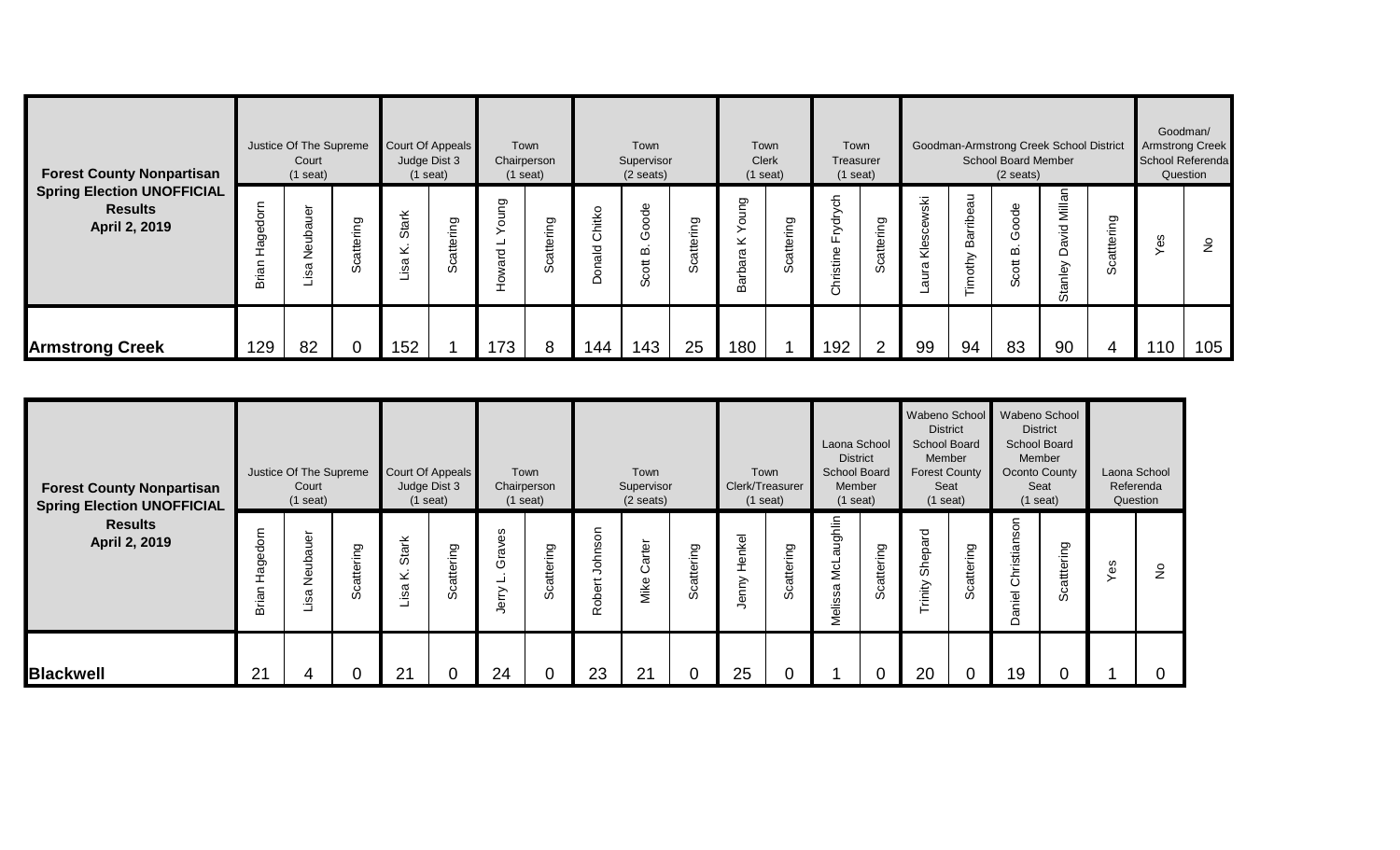| <b>Forest County Nonpartisan</b>                                     |                   | Justice Of The Supreme<br>Court<br>$(1$ seat) |                          |                               | Court Of Appeals<br>Judge Dist 3<br>$(1$ seat) |                            | Town<br>Chairperson<br>$(1$ seat) |                   | Town<br>Supervisor<br>$(2 \text{ seats})$ |                    | $(1$ seat)        | Town<br><b>Clerk</b> | Town<br>Treasurer<br>$(1$ seat)     |                       | Laona School<br><b>District</b><br><b>School Board</b><br>Member<br>$(1$ seat) |            |     | Laona School<br>Referenda<br>Question |
|----------------------------------------------------------------------|-------------------|-----------------------------------------------|--------------------------|-------------------------------|------------------------------------------------|----------------------------|-----------------------------------|-------------------|-------------------------------------------|--------------------|-------------------|----------------------|-------------------------------------|-----------------------|--------------------------------------------------------------------------------|------------|-----|---------------------------------------|
| <b>Spring Election UNOFFICIAL</b><br><b>Results</b><br>April 2, 2019 | Hagedorn<br>Brian | uer<br>σ<br>ق<br>قع<br>isa                    | ttering<br>ō<br>$\omega$ | <b>Stark</b><br>$\geq$<br>isa | Scattering                                     | $\frac{e}{1}$<br>운<br>Kris | ttering<br>ā<br>ت<br>$\omega$     | Brewer<br>Patrick | ownsend<br>Jason                          | attering<br>ပ<br>ഗ | Brewer<br>Roxanne | Scattering           | $\subset$<br>த<br>ш<br>atricia<br>≏ | cattering<br>$\omega$ | ughlin<br>ω<br>Ncl<br>6<br>Melissa                                             | Scattering | Yes | $\frac{1}{2}$                         |
| <b>Caswell</b>                                                       | 16                |                                               |                          | 19                            | U                                              | 24                         |                                   | 22                | 21                                        | U                  | 23                |                      | 24                                  | U                     | 23                                                                             | υ          | 15  | 10                                    |

|                                                                                                          |                              | Justice Of The Supreme<br>Court<br>$(1$ seat) |                                  |                             | Court Of Appeals<br>Judge Dist 3<br>$(1$ seat) |                              | Town<br>Chairperson<br>$(1$ seat) |                            | Town<br>Supervisor<br>$(2 \text{ seats})$ |                        | Town<br><b>Clerk</b><br>$(1$ seat)             |                                 | Town<br>Treasurer<br>$(1$ seat)           |                           |                  |                                                         |                                    | <b>Crandon School District</b><br><b>School Board Member</b><br>$(4$ seats) |               |           |
|----------------------------------------------------------------------------------------------------------|------------------------------|-----------------------------------------------|----------------------------------|-----------------------------|------------------------------------------------|------------------------------|-----------------------------------|----------------------------|-------------------------------------------|------------------------|------------------------------------------------|---------------------------------|-------------------------------------------|---------------------------|------------------|---------------------------------------------------------|------------------------------------|-----------------------------------------------------------------------------|---------------|-----------|
| <b>Forest County Nonpartisan</b><br><b>Spring Election UNOFFICIAL</b><br><b>Results</b><br>April 2, 2019 | dorn<br>Φ<br>.<br>≌<br>Briar | Neubauer<br>Lisa                              | ත<br>۰È<br>atte<br>ပ<br>$\omega$ | ark<br>ö<br>$\times$<br>isa | ring<br>atte<br>မိ                             | <b>Hubei</b><br>ard<br>Richi | တ<br>ΕĒ<br>atter<br>ပ္ပိ          | ≥<br>Φ<br>ō<br>ö<br>৯<br>Ñ | unk<br>동<br>ഗ<br>⊏<br>$\omega$            | ing<br>attei<br>ပ<br>Ø | $rac{e}{\sigma}$<br>ပ<br>$\frac{d}{d}$<br>Rona | တ<br>έ<br>atte<br>ပ<br>$\omega$ | Quesinberry<br>illiam<br>$\overline{\ge}$ | ing<br>Φ<br>흖<br>$\omega$ | ≒<br>ckley<br>₽₽ | ≧<br>Ф<br>ō<br>Đ,<br>$\overline{\circ}$<br>Σ<br>€<br>ᡕᢐ | ଟି<br>Allo <sup>®</sup><br>Φ<br>ŠК | 쏭<br>$\stackrel{\circ}{=}$<br>$\omega$<br>०                                 | Doane<br>John | ත<br>ပ္တိ |
| Twn-Crandon, Ward 1-3                                                                                    | 68                           | 46                                            | 0                                | 86                          |                                                | $11^{\circ}$                 |                                   | 78                         | 91                                        |                        | 103                                            |                                 | 108                                       |                           | 62               | ラフ                                                      | 45                                 | 78                                                                          | 80            |           |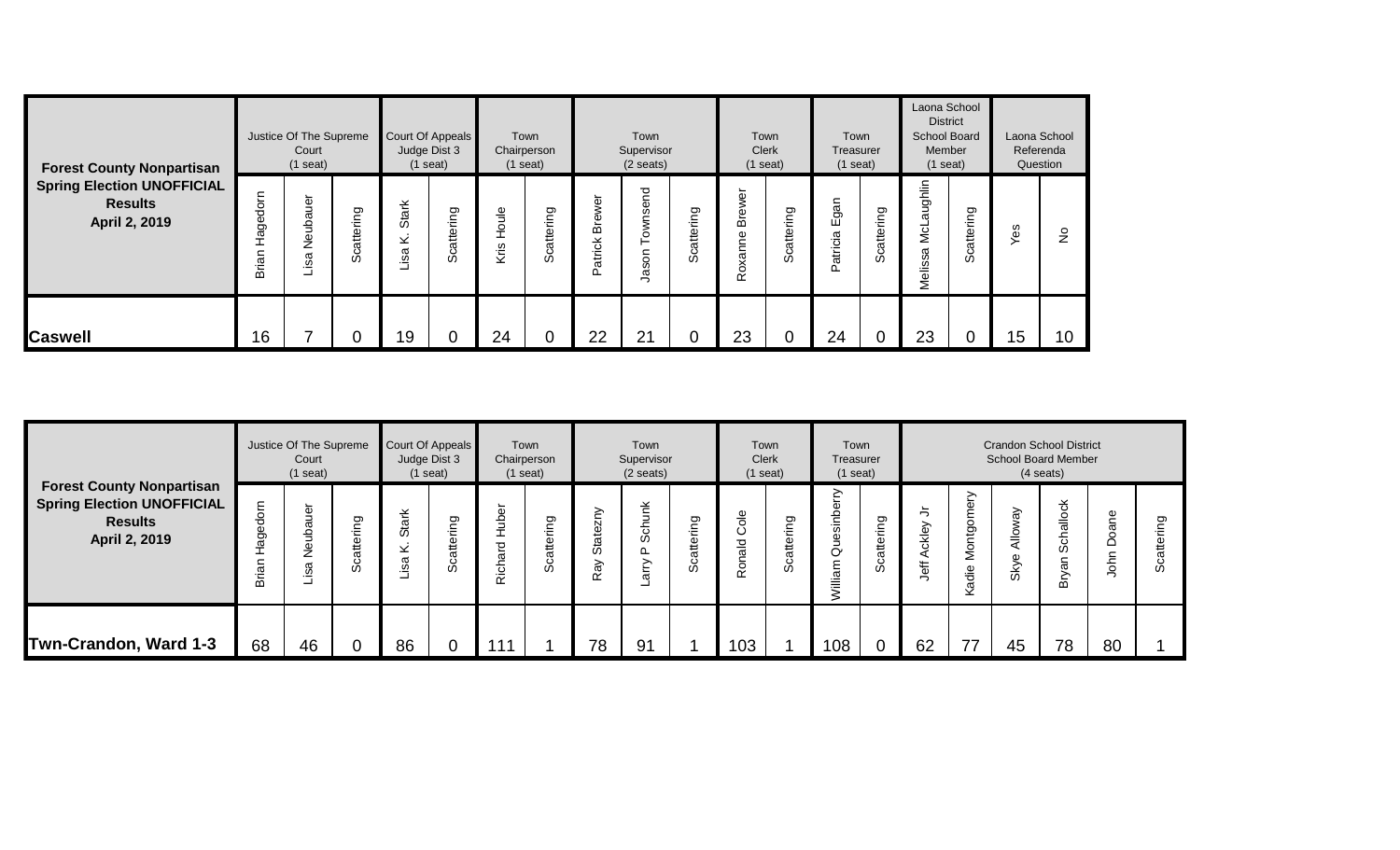| <b>Forest County Nonpartisan</b><br><b>Spring Election UNOFFICIAL</b> |                   | Justice Of The Supreme<br>Court<br>$(1$ seat) |            |                          | Court Of Appeals<br>Judge Dist 3<br>$(1$ seat) |                                                 | Town<br>Chairperson<br>$(1$ seat) |                          | Town<br>Supervisor<br>$(2 \text{ seats})$ |                    |                        | Town<br>Clerk<br>$(1$ seat) | Town<br>Treasurer<br>$(1$ seat) |                | Wabeno School<br><b>District</b><br>School Board<br>Member<br><b>Forest County</b><br>Seat<br>$(1$ seat) |            | Wabeno School<br><b>District</b><br><b>School Board</b><br>Member<br>Oconto County<br>$(1$ seat) | Seat               |
|-----------------------------------------------------------------------|-------------------|-----------------------------------------------|------------|--------------------------|------------------------------------------------|-------------------------------------------------|-----------------------------------|--------------------------|-------------------------------------------|--------------------|------------------------|-----------------------------|---------------------------------|----------------|----------------------------------------------------------------------------------------------------------|------------|--------------------------------------------------------------------------------------------------|--------------------|
| <b>Results</b><br>April 2, 2019                                       | Hagedorn<br>Brian | ubauer<br>قع<br>isa                           | Scattering | <b>Stark</b><br>⊻<br>jsa | Scattering                                     | $\overline{\phantom{a}}$<br>Harter<br>≏<br>John | attering<br>ت<br>Ō                | Derricks<br><b>Brice</b> | Pendergast<br>Diane                       | attering<br>ت<br>‰ | alley<br>><br>Patricia | Scattering                  | arton<br>Marilyn                | Scattering     | 짇<br>σ<br>မ္မ<br>န်<br>rinity                                                                            | Scattering | Christianson<br><b>Daniel</b>                                                                    | attering<br>ت<br>‰ |
| Freedom                                                               | 66                | 46                                            |            | 81                       | 0                                              | 105                                             |                                   | 92                       | 85                                        | 0                  | 107                    |                             | 104                             | $\overline{0}$ | 85                                                                                                       | $\Omega$   | 89                                                                                               |                    |

|                                                                                                          |                        | Justice Of The Supreme<br>Court<br>$(1$ seat)                 |                                                 | Judge Dist 3                 | Court Of Appeals<br>$(1$ seat)               | Town<br>Chairperson<br>$(1$ seat)             |                    |                           | Supervisor<br>$(2 \text{ seats})$ | Town           |                                                         |                            |                         |                               | <b>Crandon School District</b><br><b>School Board Member</b><br>$(4$ seats) |                     |               |                                  | $(2 \text{ seats})$               | Three Lakes School District<br><b>School Board Member</b> |                       |
|----------------------------------------------------------------------------------------------------------|------------------------|---------------------------------------------------------------|-------------------------------------------------|------------------------------|----------------------------------------------|-----------------------------------------------|--------------------|---------------------------|-----------------------------------|----------------|---------------------------------------------------------|----------------------------|-------------------------|-------------------------------|-----------------------------------------------------------------------------|---------------------|---------------|----------------------------------|-----------------------------------|-----------------------------------------------------------|-----------------------|
| <b>Forest County Nonpartisan</b><br><b>Spring Election UNOFFICIAL</b><br><b>Results</b><br>April 2, 2019 | Ε<br>용<br>łage<br>Bria | $\overline{\phantom{0}}$<br>$\Phi$<br>⊃<br>ھ<br>-<br>⇁<br>ِ ⊘ | Ō<br>ΕĒ<br>$\mathfrak{g}_1$<br>$\sigma$<br>ပ္ပိ | 쏜<br>σ<br>ö<br>$\times$<br>ၷ | ō<br>ξ<br>$\overline{e}$<br>$\sigma$<br>ပ္တိ | 느<br>$\Phi$<br>σ<br>$\overline{\overline{a}}$ | ō<br>ΕĒ<br>Scatter | Φ<br>$-$<br>ဖ<br>$-$<br>C | ukovic<br>≃<br>rian<br>മ          | ٠≌<br>ی<br>Jar | ත<br>$\overline{\phantom{0}}$<br>۰È<br>₽<br>ō<br>ပ<br>Ō | –<br>∽<br>Φ<br>⊻<br>⇇<br>Φ | Montgomery<br>adie<br>✓ | λ<br>$\circ$<br>₹<br>Φ<br>Sky | allock<br>Šö<br>an<br>⋋<br>۰.<br>≃                                          | Φ<br>ā<br>å<br>John | ing<br>₽<br>w | $\frac{1}{\Phi}$<br>Š<br>£f<br>– | ≻<br>C)<br>জ<br>õ<br>ĕ<br>Σ<br>C) | $\frac{1}{\sqrt{2}}$<br>–<br>Kari                         | ත<br>È<br>ഉ<br>ပ<br>Ō |
| <b>Hiles</b>                                                                                             | 90                     | 47                                                            | 0                                               | 94                           | 0                                            | 110                                           | 2                  | 58                        | 85                                | 87             |                                                         |                            | 92                      | 38                            | 85                                                                          | 65                  |               |                                  |                                   |                                                           |                       |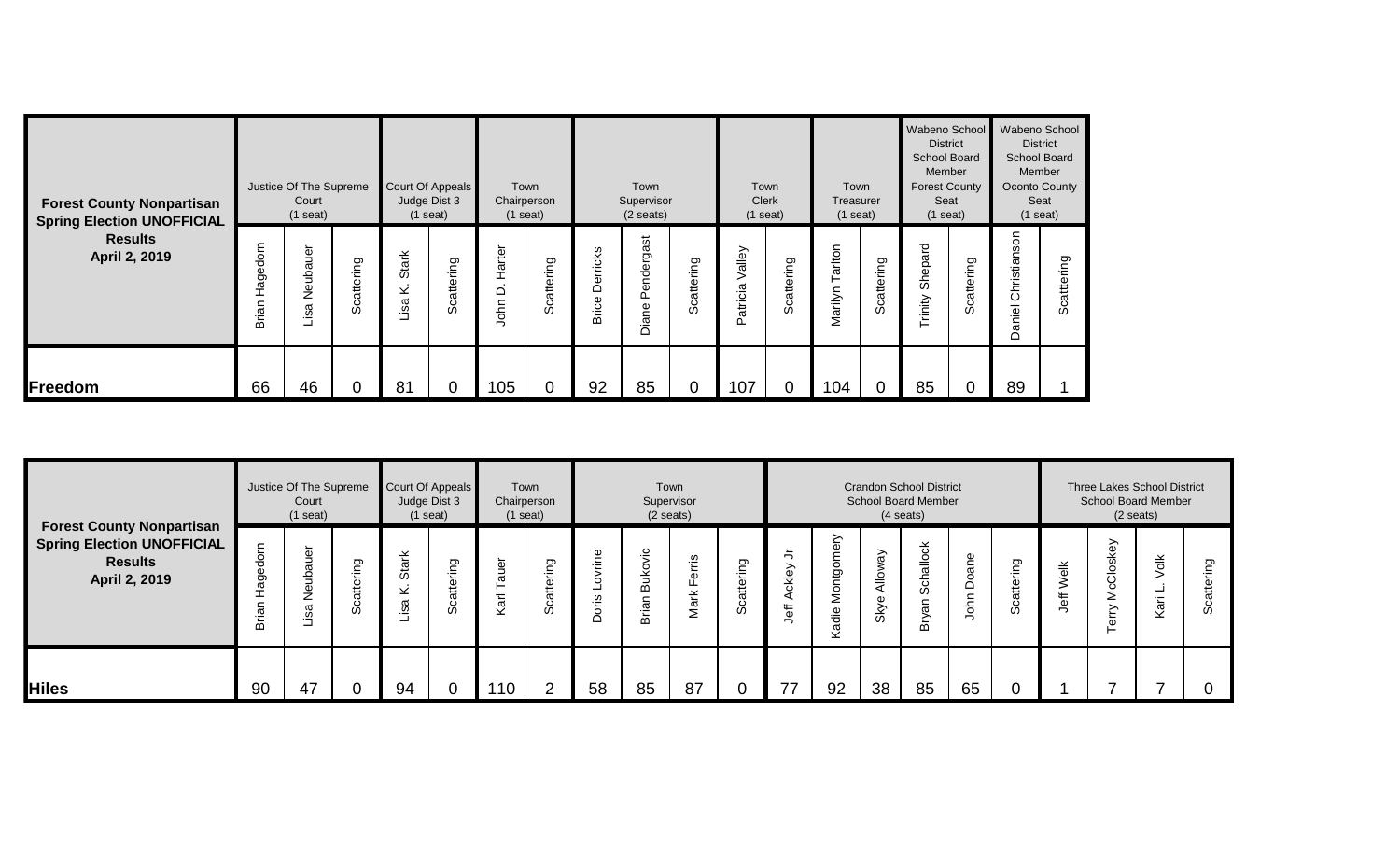| <b>Forest County Nonpartisan</b>                                     |                   | Justice Of The Supreme<br>Court<br>$(1$ seat) |            |                      | Court Of Appeals<br>Judge Dist 3<br>$(1$ seat) |             | Town<br>Chairperson<br>$(1$ seat) |                                     | Town<br>Supervisor<br>$(2 \text{ seats})$ |            | Clerk/Treasurer<br>$(1$ seat) | Town                       | Laona School<br><b>District</b><br>School Board<br>Member<br>$(1$ seat) |            | Laona School<br>Referenda<br>Question |               |
|----------------------------------------------------------------------|-------------------|-----------------------------------------------|------------|----------------------|------------------------------------------------|-------------|-----------------------------------|-------------------------------------|-------------------------------------------|------------|-------------------------------|----------------------------|-------------------------------------------------------------------------|------------|---------------------------------------|---------------|
| <b>Spring Election UNOFFICIAL</b><br><b>Results</b><br>April 2, 2019 | Hagedorn<br>Brian | Neubauer<br>Lisa                              | Scattering | 녻<br>Sta<br>×<br>isa | attering<br>ပ<br>Ō                             | Murray<br>₹ | Scattering                        | ški<br>zew:<br>ÖÕ.<br>Matu:<br>Jack | 5<br>Albre<br>⋖<br>Jane                   | Scattering | Φ<br>ā<br>ę۶<br>ш             | ත<br>E<br>atteri<br>ت<br>Ō | aughlin<br><u>s</u><br>Melissa                                          | Scattering | œ                                     | $\frac{9}{2}$ |
| Laona, Ward 1-3                                                      | $\overline{7}$    | 118                                           |            | 209                  | ⌒                                              | 255         | 3                                 | 194                                 | 236                                       | 3          | 282                           |                            | 280                                                                     | 3          | 212                                   | 90            |

|                                                                                                          |                             | Justice Of The Supreme<br>Court<br>$(1$ seat) |                    | Court Of Appeals<br>Judge Dist 3 | $(1$ seat) |              | Town<br>Chairperson<br>$(1$ seat)         |                 |                   | <b>Town Supervisor</b><br>$(2 \text{ seats})$ |                    | Clerk/Treasurer           | Town<br>$(1$ seat) |                                                                     |                         |                 | <b>Crandon School District</b><br><b>School Board Member</b><br>$(4$ seats) |                                                       |              |
|----------------------------------------------------------------------------------------------------------|-----------------------------|-----------------------------------------------|--------------------|----------------------------------|------------|--------------|-------------------------------------------|-----------------|-------------------|-----------------------------------------------|--------------------|---------------------------|--------------------|---------------------------------------------------------------------|-------------------------|-----------------|-----------------------------------------------------------------------------|-------------------------------------------------------|--------------|
| <b>Forest County Nonpartisan</b><br><b>Spring Election UNOFFICIAL</b><br><b>Results</b><br>April 2, 2019 | dorn<br>Hage<br>Я<br>÷<br>മ | $\Phi$<br>σ<br>ءَ<br>z<br>σ<br>≅.             | attering<br>ပ<br>ഗ | L<br>᠊ᢐ<br>ö<br>⊻<br>isa         | Scattering | <b>Black</b> | S<br>ၯ<br>ä<br>Φ<br>-<br>১<br>ဖ<br>σ<br>⇁ | ring<br>Scatter | nmer<br>တွ<br>ЯIР | $\circ$<br>Š<br>π<br>œ                        | attering<br>ပ<br>ഗ | ÷≌<br>$\circ$<br>σ<br>ëss | Scattering         | ≒<br>⋋<br><b>Ackle</b><br>$\overline{\overline{\overline{6}}}$<br>¬ | ⋋<br>Montgomer<br>Kadie | Nlloway<br>Skye | Schallock<br>Bryan                                                          | ane<br>ő<br>$\Omega$<br>$\overline{\phantom{0}}$<br>ㅎ | ත<br>.≒<br>w |
| Lincoln, Ward 1-3                                                                                        | 176                         | 97                                            | 0                  | 203                              |            | 148          | 135                                       | $\overline{0}$  | 153               | 234                                           | 3                  | 257                       |                    | 167                                                                 | 186                     | 119             | 181                                                                         | 188                                                   | ⌒            |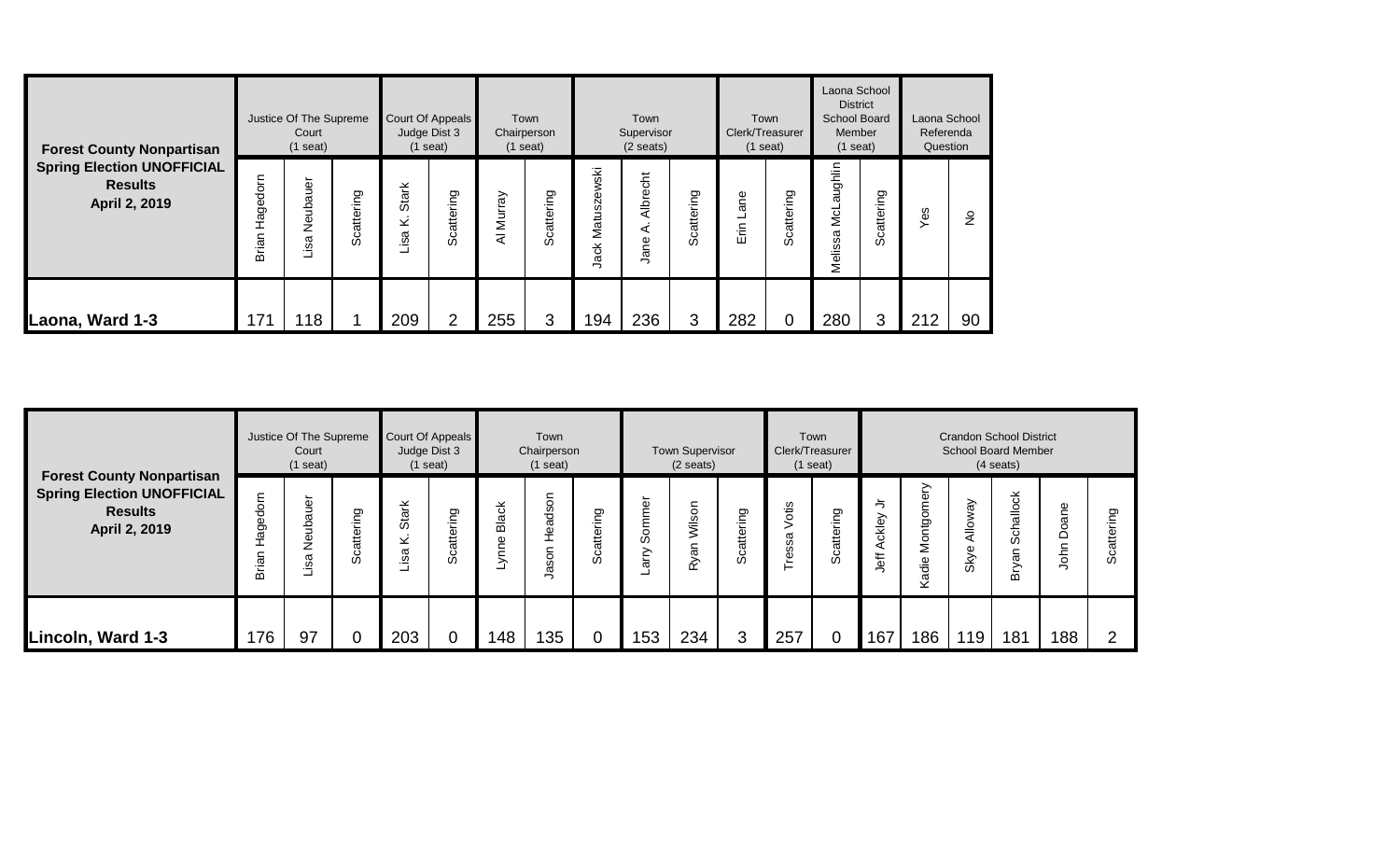|                                                                                                          |                   | Justice Of The Supreme<br>Court<br>$(1$ seat) |                |                     | Court Of Appeals<br>Judge Dist 3<br>$(1$ seat) |                        | Town<br>Chairperson<br>$(1$ seat) |                  | Town<br>Supervisor<br>$(2 \text{ seats})$ |                | Clerk/Treasurer<br>$(1$ seat)  | Town           |                  |                  | <b>Crandon School District</b><br><b>School Board Member</b> | $(4$ seats)        |            |                |
|----------------------------------------------------------------------------------------------------------|-------------------|-----------------------------------------------|----------------|---------------------|------------------------------------------------|------------------------|-----------------------------------|------------------|-------------------------------------------|----------------|--------------------------------|----------------|------------------|------------------|--------------------------------------------------------------|--------------------|------------|----------------|
| <b>Forest County Nonpartisan</b><br><b>Spring Election UNOFFICIAL</b><br><b>Results</b><br>April 2, 2019 | Hagedorn<br>Brian | Neubauer<br>Lisa                              | Scattering     | Stark<br>نج<br>Lisa | Scattering                                     | Anderson<br>Ш<br>James | Scattering                        | Ginter<br>Wesley | Szopinski<br>⋖<br>Barbara                 | Scattering     | Frank<br>⋖<br>andy<br>$\omega$ | Scattering     | ち<br>Jeff Ackley | Kadie Montgomery | Nloway<br>Skye                                               | Schallock<br>Bryan | John Doane | Scattering     |
| Nashville, Ward 1                                                                                        | 71                | 22                                            | 0              | 59                  | $\overline{0}$                                 | 80                     | 0                                 | 81               | 50                                        | $\overline{0}$ | 87                             | $\overline{0}$ | 65               | 58               | 34                                                           | 69                 | 63         |                |
|                                                                                                          |                   |                                               |                |                     |                                                |                        |                                   |                  |                                           |                |                                |                |                  |                  |                                                              |                    |            |                |
| <b>Nashville, Ward 2</b>                                                                                 | 4                 | 26                                            | $\overline{0}$ | 25                  | $\mathbf 0$                                    | 25                     | 0                                 | 21               | 15                                        | $\overline{0}$ | 29                             | 0              | 16               | 14               | 26                                                           | 15                 | 13         | $\overline{2}$ |
| Nashville, Ward 3                                                                                        | 62                | 26                                            | $\overline{0}$ | 67                  | $\mathbf 0$                                    | 78                     | 0                                 | 52               | 70                                        | $\overline{2}$ | 80                             | $\overline{0}$ | 40               | 49               | 34                                                           | 58                 | 40         | $\mathbf 0$    |
| <b>TOTAL</b>                                                                                             | 137               | 74                                            | 0              | 151                 | $\mathbf 0$                                    | 183                    | $\mathbf 0$                       | 154              | 135                                       | $\overline{2}$ | 196                            | 0              | 121              | 121              | 94                                                           | 142                | 116        | 3              |

| <b>Forest County Nonpartisan</b>                                     |                   | Justice Of The Supreme<br>Court<br>$(1$ seat) |                |                                 | Court Of Appeals<br>Judge Dist 3<br>$(1$ seat) |                       | Town<br>Chairperson<br>$(1$ seat) |                    | Town<br>Supervisor<br>$(2 \text{ seats})$ |                           |                       | Town<br><b>Clerk</b><br>$(1$ seat) | Town<br>Treasurer<br>$(1$ seat) |            | Laona School<br><b>District</b><br><b>School Board</b><br>Member<br>$(1$ seat) |                        | Laona School<br>Referenda<br>Question |               |
|----------------------------------------------------------------------|-------------------|-----------------------------------------------|----------------|---------------------------------|------------------------------------------------|-----------------------|-----------------------------------|--------------------|-------------------------------------------|---------------------------|-----------------------|------------------------------------|---------------------------------|------------|--------------------------------------------------------------------------------|------------------------|---------------------------------------|---------------|
| <b>Spring Election UNOFFICIAL</b><br><b>Results</b><br>April 2, 2019 | Hagedorn<br>Brian | ubauer<br>₫<br>Z<br>$\omega$<br>∾.            | ing<br>Scatter | <b>Stark</b><br>Ż<br><u>.sa</u> | Scattering                                     | Gilligan<br>erry<br>¬ | ring<br>attel<br>ت<br>Ō           | Howen<br>erry<br>⊢ | Nichols<br>Dale                           | ō<br>ΕĒ<br>atte<br>ت<br>% | Gilligan<br>atsy<br>۵ | ring<br>Scatter                    | wen<br>오<br>Shelly              | Scattering | aughlin<br>NcL<br>Melissa                                                      | တ<br>÷٤<br>catter<br>Ō | Yes                                   | $\frac{1}{2}$ |
| <b>Popple River</b>                                                  | 6                 |                                               |                | 14                              |                                                | 14                    |                                   | 13                 | 12                                        | 0                         | 14                    | 0                                  | 14                              | 0          | 13                                                                             |                        | 9                                     | 5             |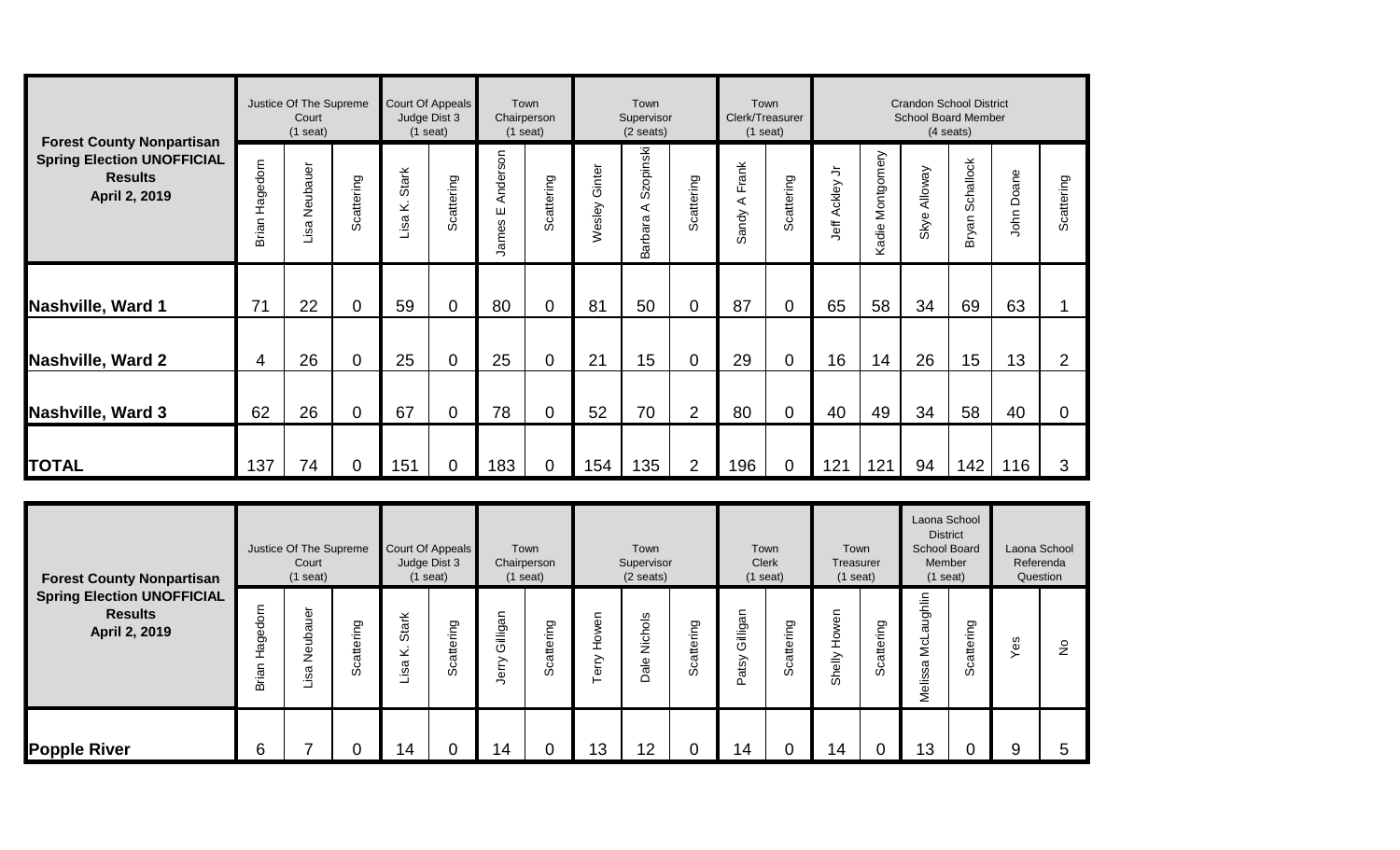| <b>Forest County Nonpartisan</b><br><b>Spring Election UNOFFICIAL</b><br><b>Results</b><br>April 2, 2019 | Justice Of The Supreme<br>Court<br>$(1$ seat) |                         |                      | Court Of Appeals<br>Judge Dist 3<br>$(1$ seat) |            | Town<br>Chairperson<br>$(1$ seat) |                | Town<br>Supervisor<br>$(2 \text{ seats})$ |                       |                    | Town<br><b>Clerk</b><br>$(1$ seat) |                | Town<br>Treasurer<br>$(1$ seat) |            | Laona School<br><b>District</b><br><b>School Board</b><br>Member<br>$(1$ seat) |            |     | Laona School<br>Referenda<br>Question |
|----------------------------------------------------------------------------------------------------------|-----------------------------------------------|-------------------------|----------------------|------------------------------------------------|------------|-----------------------------------|----------------|-------------------------------------------|-----------------------|--------------------|------------------------------------|----------------|---------------------------------|------------|--------------------------------------------------------------------------------|------------|-----|---------------------------------------|
|                                                                                                          | Hagedorn<br>Brian                             | Jer<br>uba<br>قع<br>isa | iring<br>catter<br>Ō | <b>Stark</b><br>$\geq$<br>isa                  | Scattering | 与<br>eremar<br>Jonny<br>€         | cattering<br>ഗ | Werth<br>Randolph                         | eman<br>Clee<br>Bobby | ဥ<br>catterin<br>Ō | Piton<br>Heidi                     | cattering<br>Ō | đ<br>Φ<br>ā<br>ω                | Scattering | ughlin<br>σ<br>ls<br>∑<br>Melissa                                              | Scattering | Yes | $\frac{1}{2}$                         |
| <b>Ross</b>                                                                                              | 21                                            | 13                      |                      | 27                                             |            | 34                                |                | 28                                        | 31                    |                    | 33                                 |                | 34                              | 0          | 30                                                                             |            | 16  | 19                                    |

| <b>Forest County Nonpartisan</b><br><b>Spring Election UNOFFICIAL</b><br><b>Results</b><br>April 2, 2019 | Justice Of The Supreme<br>Court<br>$(1$ seat) |                     |                    | Court Of Appeals<br>Judge Dist 3<br>$(1$ seat) |            | Town<br>Chairperson<br>$(1$ seat) |                       | Town<br>Supervisor<br>$(2 \text{ seats})$ |                       |                |                   | Town<br>Clerk<br>$(1$ seat) | Town<br>Treasurer<br>$(1$ seat) |            | Wabeno School<br><b>District</b><br><b>School Board</b><br>Member<br><b>Forest County</b><br>Seat<br>$(1$ seat) |            | Wabeno School<br><b>District</b><br><b>School Board</b><br>Member<br><b>Oconto County</b><br>Seat<br>$(1$ seat) |            |
|----------------------------------------------------------------------------------------------------------|-----------------------------------------------|---------------------|--------------------|------------------------------------------------|------------|-----------------------------------|-----------------------|-------------------------------------------|-----------------------|----------------|-------------------|-----------------------------|---------------------------------|------------|-----------------------------------------------------------------------------------------------------------------|------------|-----------------------------------------------------------------------------------------------------------------|------------|
|                                                                                                          | Hagedorn<br>Brian                             | gr<br>Neuba<br>Lisa | attering<br>ပ<br>ഗ | Stark<br>×.<br>Lisa                            | Scattering | Smith<br>$\bar{m}$                | cattering<br>$\omega$ | Collins<br>Cheri                          | Harrison<br>≏<br>Alan | cattering<br>ഗ | Schuhart<br>Nancy | Scattering                  | ssidy<br>යී<br>っ<br>Stephanie   | Scattering | Shepard<br>Trinity                                                                                              | Scattering | Christianson<br>aniel<br>≏                                                                                      | Scattering |
| Wabeno, Ward 1-5                                                                                         | 79                                            | 53                  | 0                  | 85                                             |            | 113                               |                       | 86                                        | 86                    | 0              | 93                | 0                           | 106                             |            | 98                                                                                                              |            | 95                                                                                                              |            |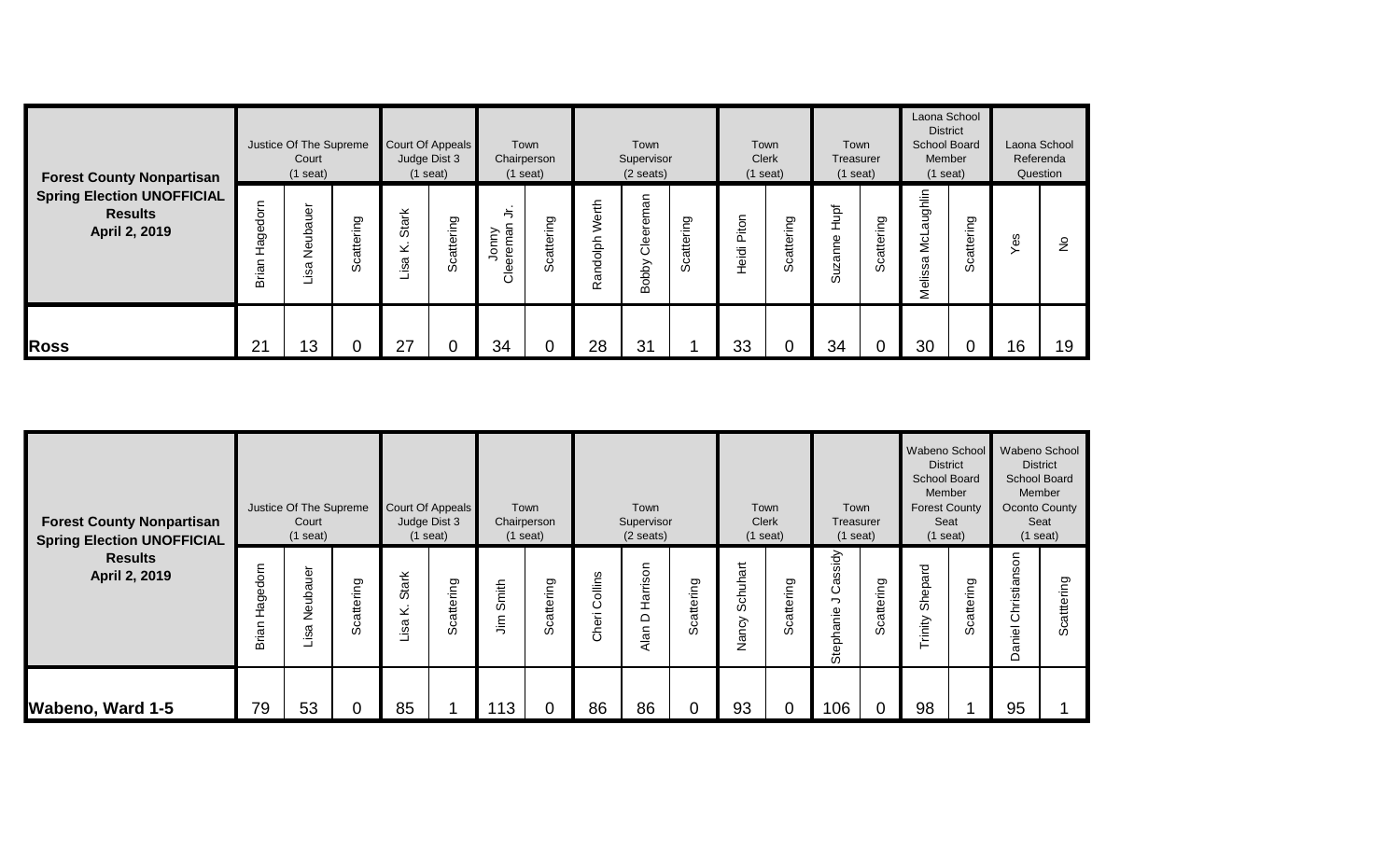| <b>Forest County Nonpartisan</b><br><b>Spring Election UNOFFICIAL</b><br><b>Results</b><br>April 2, 2019 |                   | Justice Of The Supreme<br>Court<br>$(1$ seat) |            |                   | Court Of Appeals<br>Judge Dist 3<br>$(1$ seat) | Crandon<br>Mayor<br>$(1$ seat) |                    | <b>Crandon School District</b><br><b>School Board Member</b><br>$(4$ seats) |                     |                        |                    |               |            |  |  |  |
|----------------------------------------------------------------------------------------------------------|-------------------|-----------------------------------------------|------------|-------------------|------------------------------------------------|--------------------------------|--------------------|-----------------------------------------------------------------------------|---------------------|------------------------|--------------------|---------------|------------|--|--|--|
|                                                                                                          | Hagedorn<br>Brian | Neubauer<br>Lisa                              | Scattering | Stark<br>⊻<br>isa | Scattering                                     | Rosa<br>Dennis                 | attering<br>ပ<br>Ō | っ<br>ckley<br>⋖<br>Jeff                                                     | Montgomery<br>Kadie | <b>Alloway</b><br>Skye | Schallock<br>Bryan | Doane<br>John | Scattering |  |  |  |
| City-Crandon, Ward 1-4                                                                                   | 191               | 104                                           |            | 167               | 0                                              | 248                            | 10                 | 211                                                                         | 201                 | 112                    | 157                | 216           |            |  |  |  |